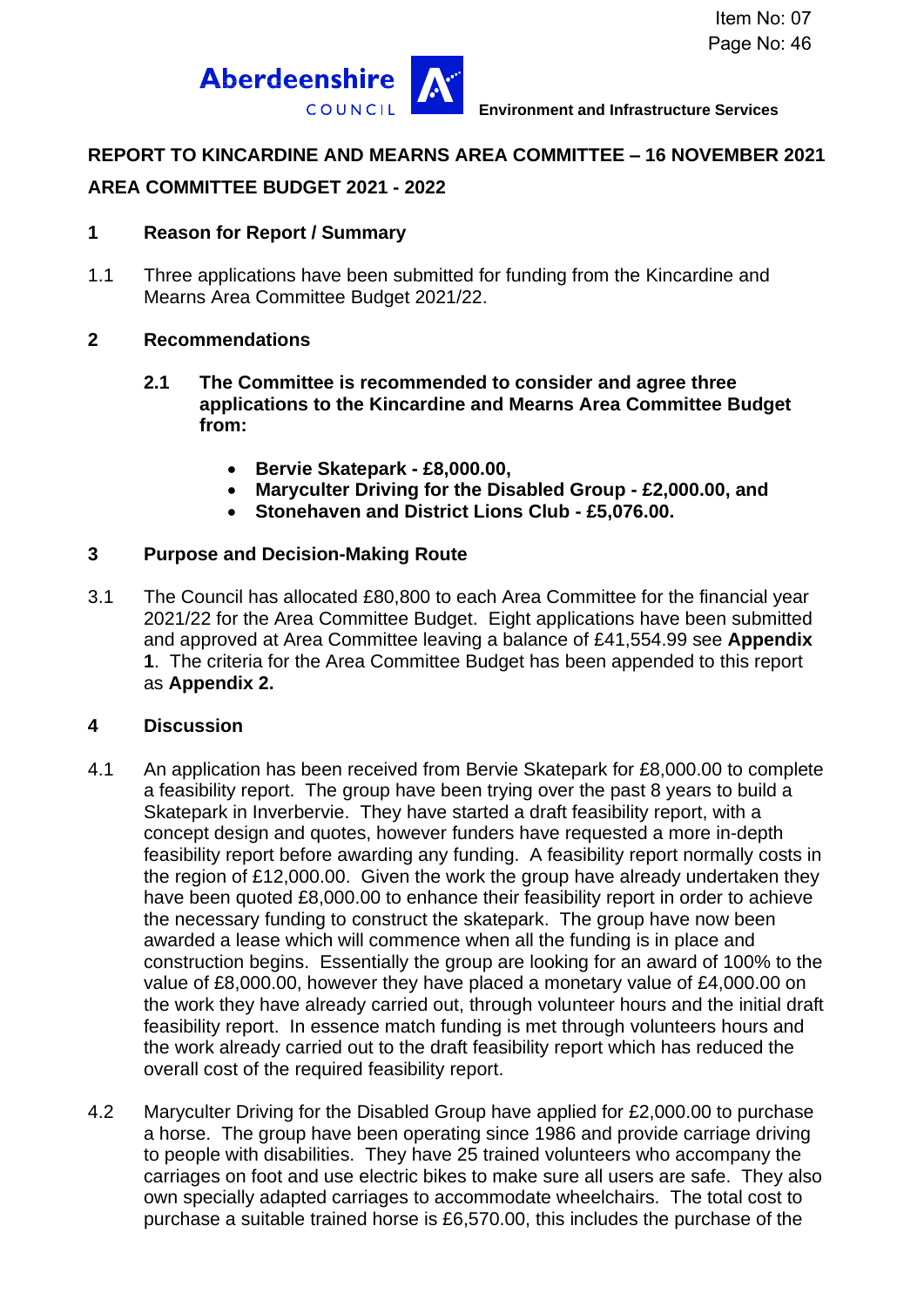

**Environment and Infrastructure Services**

horse transportation and delivery of the horse and vetting. Match funding has been met through their reserves.

4.3 An application has been submitted from Stonehaven and District Lions Club for £5,076.00 to purchase a trailer. The trailer costs £6,768.00, the original application requested the whole amount, however they were advised that this would not fit the criteria. They are able to use their reserves to pay 25% towards the total purchase price. The Lions are currently made up of 22 volunteers who run a number of events and fund raising activities in the local area, whose proceeds are all spent on charitable causes. The current trailer is 13 years old and needing replaced, the trailer is used throughout the year to transport equipment to and from many community events. These events not only allow the Lions to fundraise but also many other organisations. Match funding is met through their reserves; however, these are very limited as no fundraising has been able to take place during the pandemic.

## **5 Council Priorities, Implications and Risk**

- 5.1 This report helps deliver Council Priority 1 Our People and Council Priority 2 Our Environment.
- 5.2. The table below shows whether risks and implications apply if the recommendation(s) is(are) agreed.

| <b>Subject</b>           | Yes | <b>No</b> |   | N/A |
|--------------------------|-----|-----------|---|-----|
| Financial                | X   |           |   |     |
| Staffing                 |     |           | X |     |
| <b>Equalities</b>        |     |           |   | X   |
| Fairer                   |     |           |   | X   |
| <b>Scotland Duty</b>     |     |           |   |     |
| <b>Town Centre First</b> |     |           |   | X   |
| Sustainability           |     |           |   | X   |
| Children and             |     |           |   | X   |
| Young People's           |     |           |   |     |
| Rights and               |     |           |   |     |
| Wellbeing                |     |           |   |     |

- 5.3 An integrated impact assessment is not required as the award of funding will not have a differential effect on persons sharing the same protected characteristics.
- 5.4 No risks have been identified as relevant to this matter on a Corporate Level.
- 5.5 Approval of these applications will reduce the remaining balance of the Area Initiatives Budget to £26,478.99.

### **6. Scheme of Governance**

6.1 The Head of Finance and Monitoring Officer within Business Services have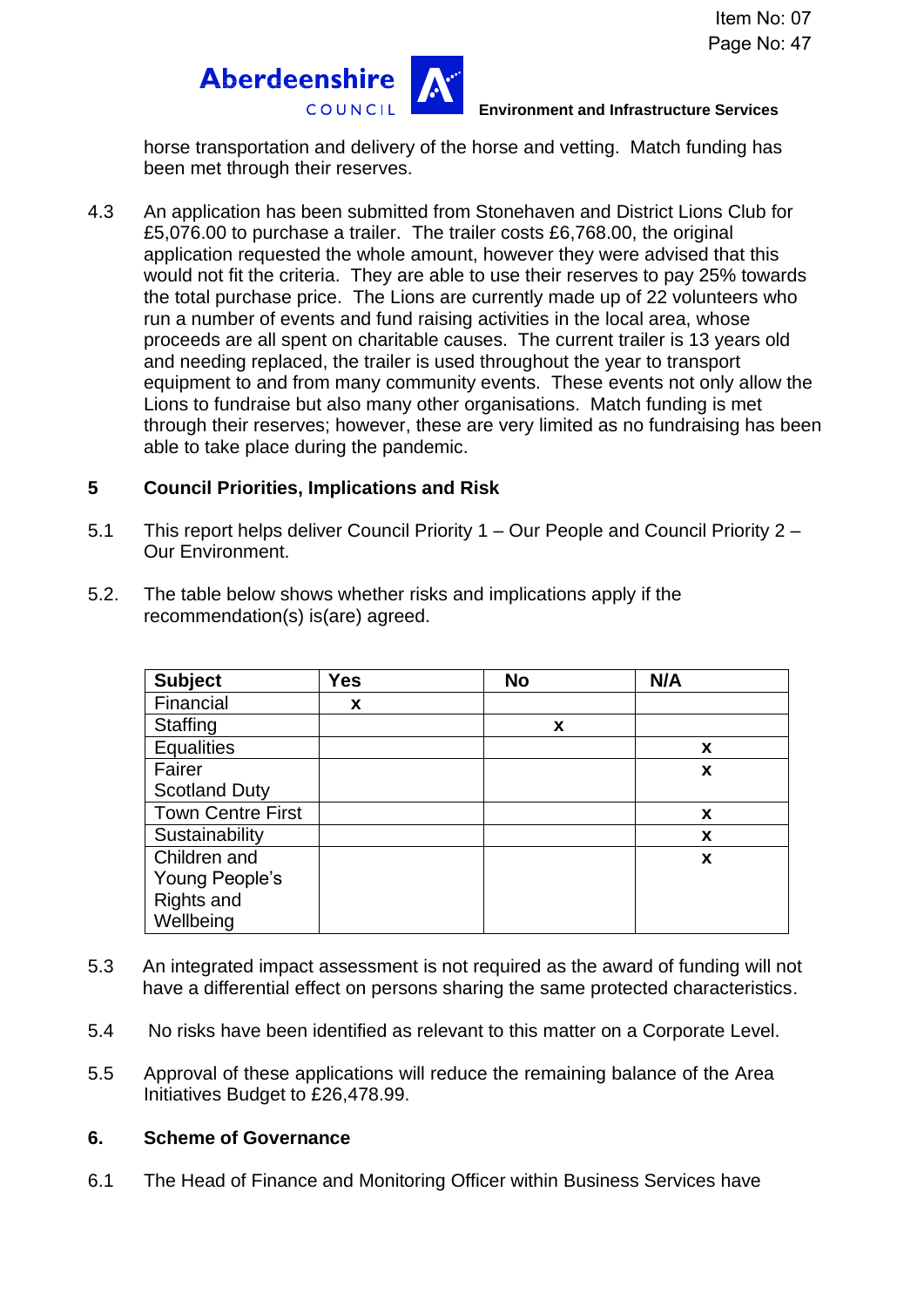

### **Environment and Infrastructure Services**

been consulted in the preparation of this report, any comments are included and are satisfied that the report complies with the Scheme of Governance and relevant legislation.

6.2 The Committee is able to consider and take a decision on this item in terms of Section B.6.3 in Part 2A, List of Committee Powers in the Scheme of Governance, as it relates to the authorisation of expenditure from the Kincardine and Mearns Area Committee budget.

### **Alan Wood Director of Environment and Infrastructure Services**

Report prepared by Emma Storey, Area Committee Officer Date 1 October 2021

## **List of Appendices**

Appendix 1 – Area Committee Balance Appendix 2 – Area Committee Budget Criteria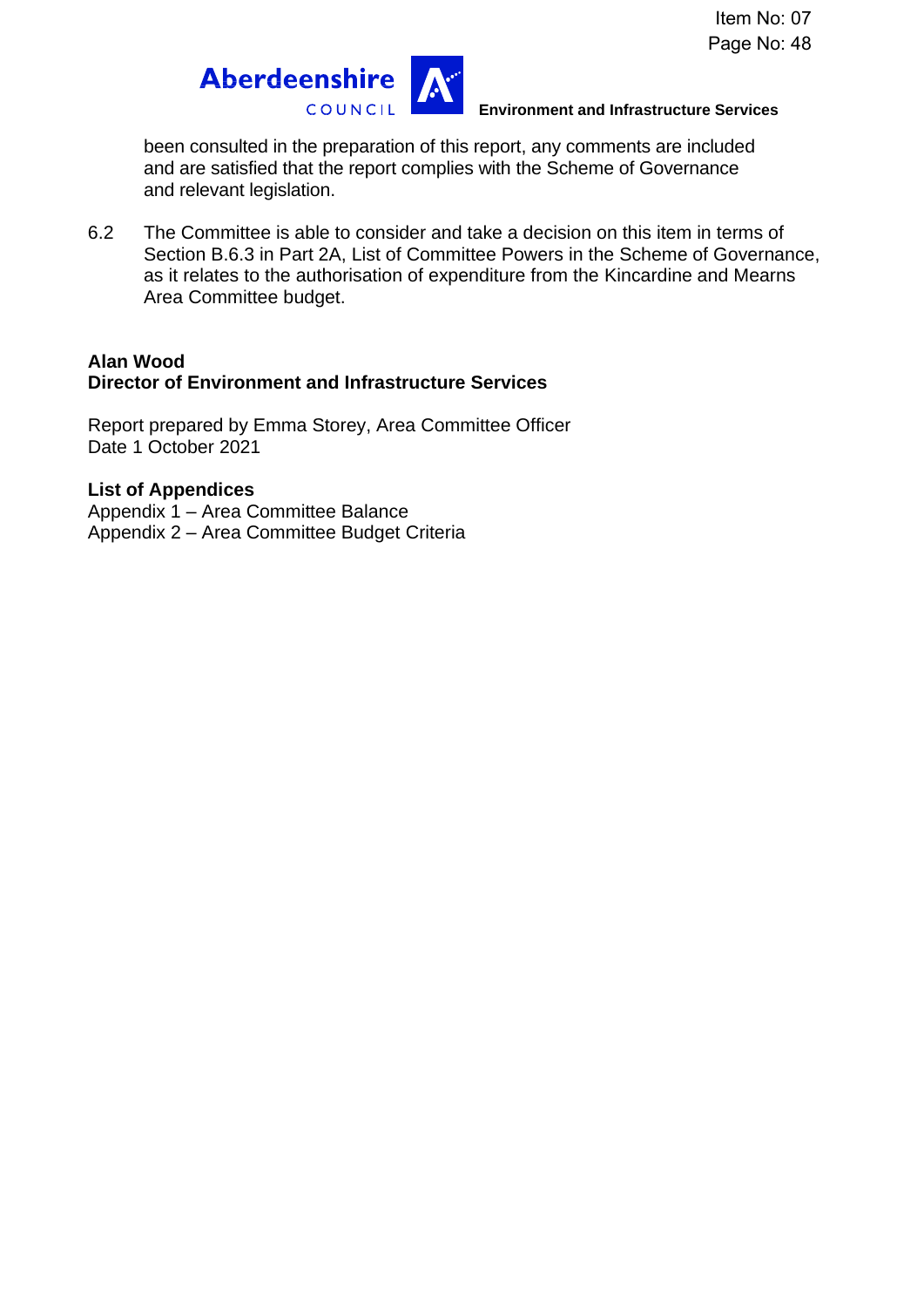| KINCARDINE and MEARNS AREA COMMITTEE BUDGET<br><b>FINANCIAL YEAR 2021-22</b> |                                                                      |                                |                                   |                                    |                                |                                |
|------------------------------------------------------------------------------|----------------------------------------------------------------------|--------------------------------|-----------------------------------|------------------------------------|--------------------------------|--------------------------------|
|                                                                              |                                                                      |                                | <b>BUDGET</b>                     |                                    | £80,800.00                     |                                |
|                                                                              |                                                                      | <b>DATE</b><br><b>RECEIVED</b> | <b>AMOUNT</b><br><b>REQUESTED</b> | <b>DATE TO</b><br><b>COMMITTEE</b> | <b>AMOUNT</b><br><b>AGREED</b> | <b>RUNNING</b><br><b>TOTAL</b> |
| <b>APPLICANT</b>                                                             | <b>PURPOSE</b>                                                       |                                |                                   |                                    |                                |                                |
| <b>FINANCIAL YEAR 2021-22</b>                                                |                                                                      |                                |                                   |                                    |                                | £80,800.00                     |
| <b>Redmyre Primary School</b>                                                | <b>Outdoor Classroom</b>                                             | April 2021                     | £2,794.00                         | 18 May 2021                        | £2,794.00                      | £78,006.00                     |
| Auchenblae Primary School                                                    | <b>Create Allotment</b>                                              | April 2021                     | £410.70                           | 18 May 2021                        | £410.70                        | £77,595.30                     |
| <b>Laurencekirk Primary School</b>                                           | <b>Create Allotment</b>                                              | May 2021                       | £1,300.00                         | 8 June 2021                        | £1,300.00                      | £76,295.30                     |
| Auchenblae Park Committee                                                    | Purchase of equipment<br>to maintain the<br>recreational facilities. | <b>July 2021</b>               | £8,000.00                         | 31 August<br>2021                  | £8,000.00                      | £68,295.30                     |
| Stonehaven & District Sea Cadets                                             | Purchase and<br>installation of an<br>access lift.                   | <b>July 2021</b>               | £8,000.00                         | 31 August<br>2021                  | £8,000.00                      | £60,295.30                     |
| Stonehaven Town Partnership                                                  | Purchase and<br>installation of new fire<br>doors.                   | <b>July 2021</b>               | £2,740.31                         | 31 August<br>2021                  | £2,740.31                      | £57,554.99                     |
| <b>Mearns Coastal Heritage Trail</b><br>(MERCHAT)                            | Purchase rock armour<br>to complete the path at                      | August 2021                    | £8,468.00                         | 21 September<br>2021               | £8,000.00                      | £49,554.99                     |

Seagreens Cottages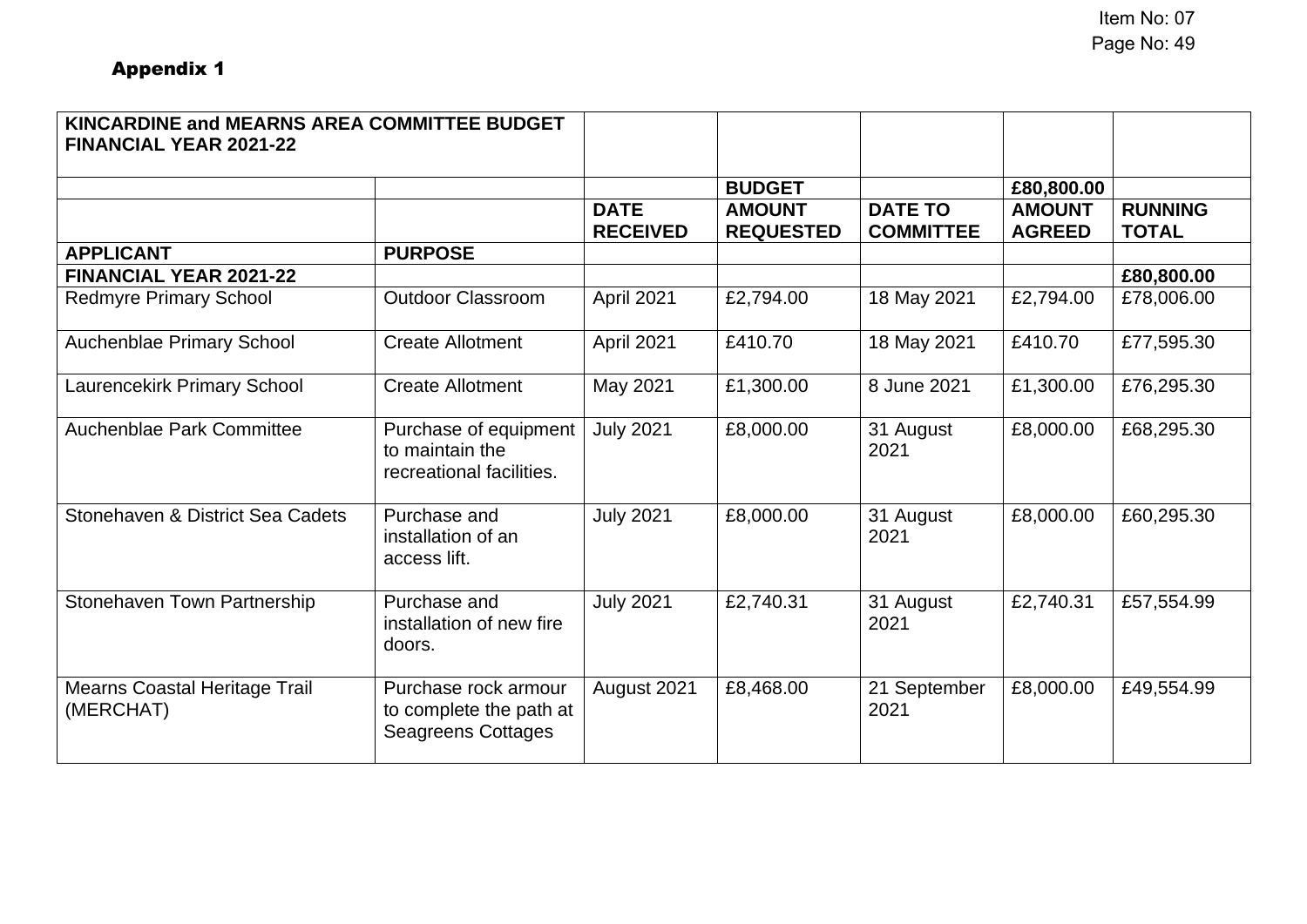Item No: 07 Page No: 50

| <b>Skateraw Hall Committee</b> | <b>Purchase of Skateraw</b><br>Hall, Newtonhill for the<br>Community. | October 2021 | £8,000.00 | 10 October<br>2021 | £8,000.00 | £41,554.99 |
|--------------------------------|-----------------------------------------------------------------------|--------------|-----------|--------------------|-----------|------------|
|--------------------------------|-----------------------------------------------------------------------|--------------|-----------|--------------------|-----------|------------|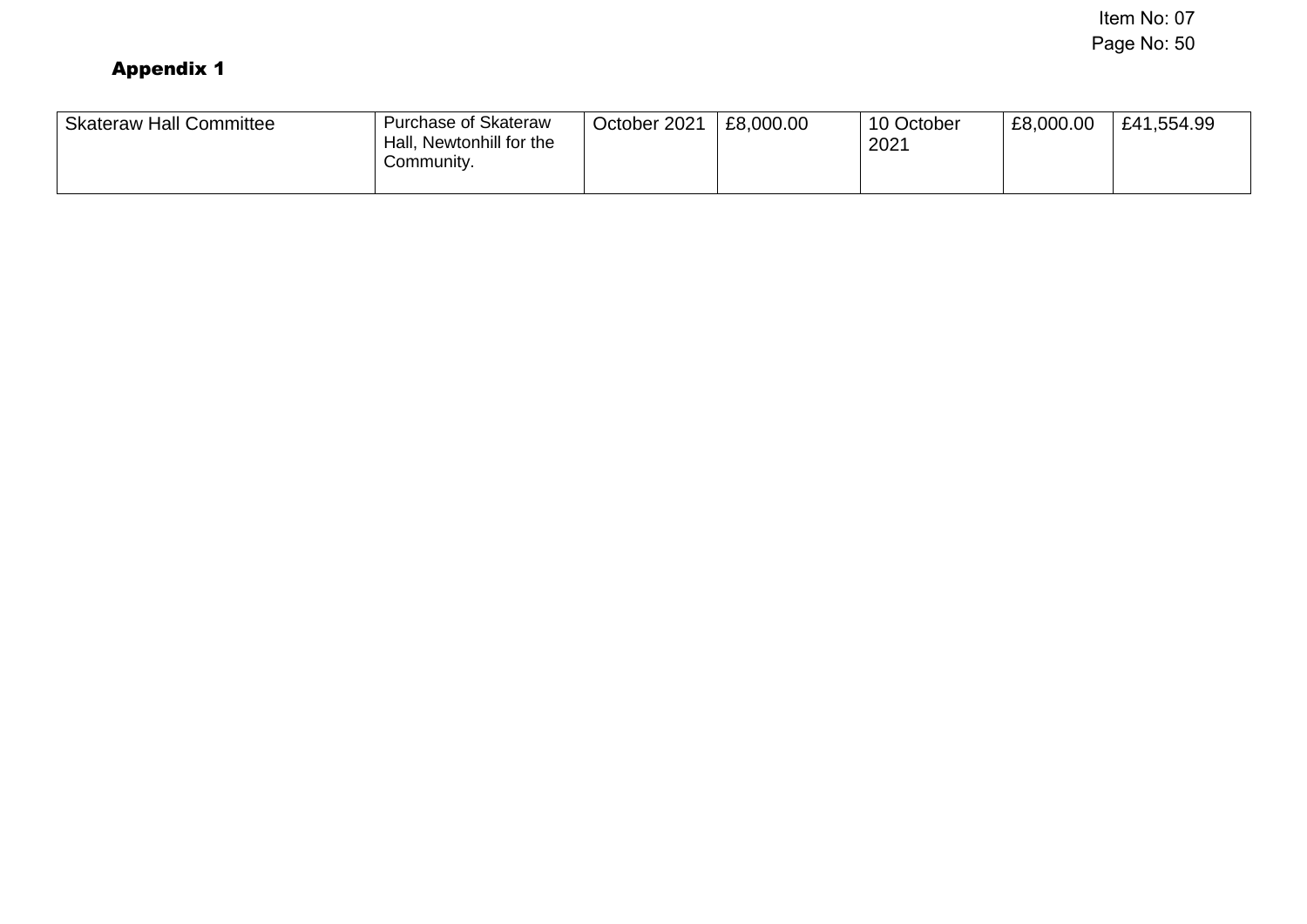## **APPENDIX 2**

## **Criteria for the Use of the Kincardine and Mearns Area Committee Budget 2021/22 onwards, agreed by Area Committee (27.04.21).**

- 1. The budget should be used to enable the Kincardine and Mearns Area Committee to respond to local needs by supporting projects within its Area. Projects will be favourably considered if they have clear evidence **of fit to the Councils Strategic Priorities**, including community economic development, and emerged from, or take cognisance of:
- 2. Community Action Plans; Settlement Plans
- 3. Town Centre First approach
- 4. The Local Community Plan
	- a. Strong Communities,
	- b. Wellbeing, and
	- c. Connecting People.
- 5. Community Empowerment Act in support of the assembly of business plans; feasibility studies etc.
- 6. Under normal circumstances the maximum payment for any one project or initiative is **£8,000.00.**
- 7. The Area Committee Budget should, in normal circumstances, only be used as part of the wider funding package with a maximum contribution normally being (50%). Voluntary/in kind contributions will be considered as part of the contribution of a project, for example, contribution of a piece of equipment or volunteer time. Below is a table that indicates the standard rates, which should be used to calculate volunteer time:

| Type of voluntary/in-kind contribution                                                                                                                                                                        | Per Hour Per Day |         |
|---------------------------------------------------------------------------------------------------------------------------------------------------------------------------------------------------------------|------------------|---------|
| General, unskilled labour (for example, supervised<br>scrub clearance, ditch-digging, planting, basic<br>administrative support)                                                                              | £9.50*           | £76.00  |
| Specialist, skilled, trained labour (for example,<br>operations for which certificated training is a<br>requirement, such as operating dangerous<br>equipment, driving off-road vehicles, using<br>chemicals) | £18.75           | £150.00 |
| Specialist services, (for example, supervising,<br>training labour teams, surveys, counts, trapping,<br>ringing, diving, printing, designing, photography)                                                    | £31.25           | £250.00 |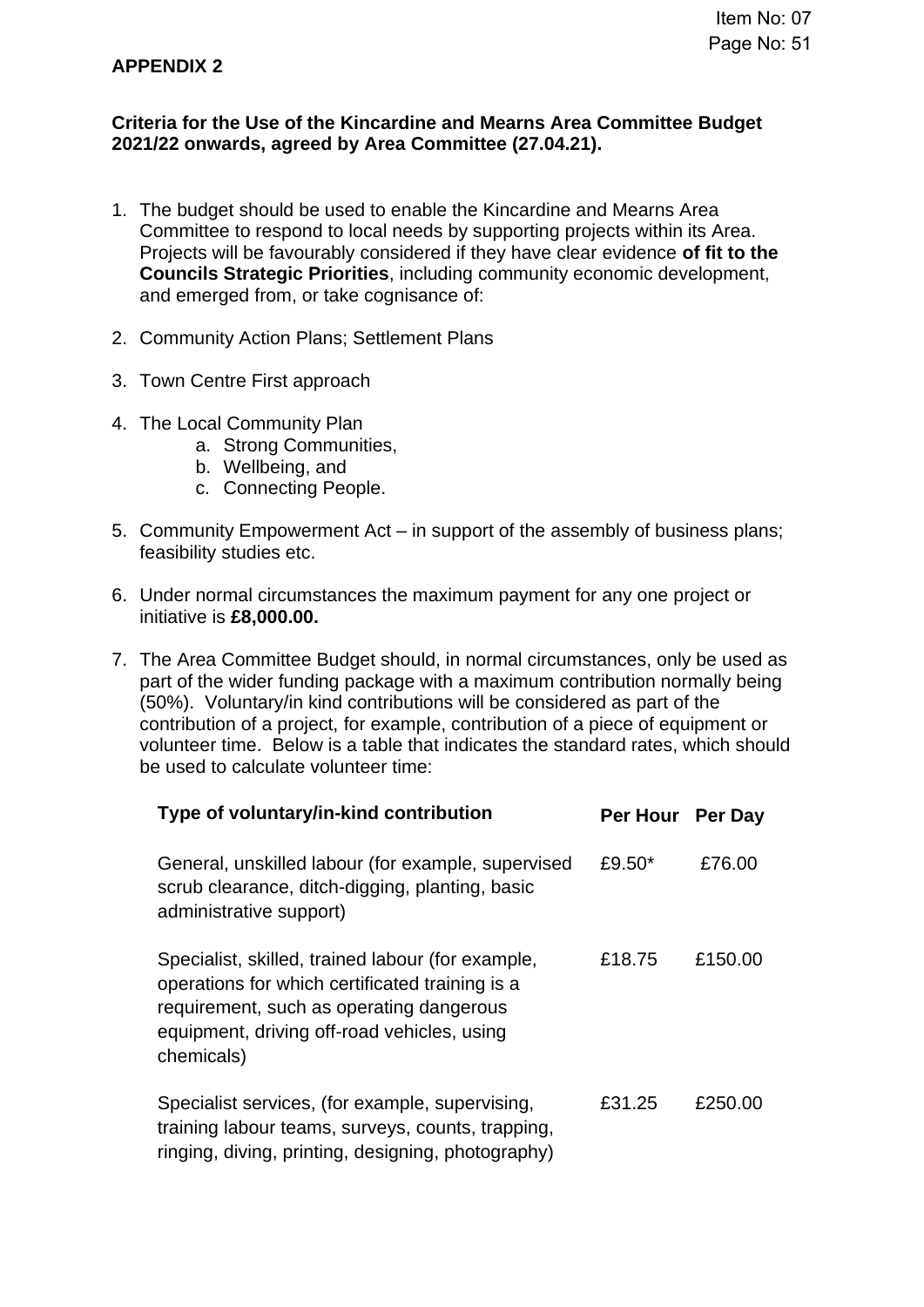Professional services (for example, consultants, lawyers, planners, engineers, accountants, auditors) £50.00 £350.00

\*The Living Wage in Scotland.

- 8. The use of the Area Committee Budget is open to Council Services and constituted groups who can prove that a funding package is being assembled and cannot be met from normal budgets.
- 9. The applicant must demonstrate that this is the final part of a wider funding package and that the money will be spent before the end of the financial year (31 March). This would not preclude an agreement in principle, earlier in the process, if that is of assistance to the applicant in attracting other funding.
- 10.The Area Committee Budget may **not** be used to directly fund a continuation of a service or a grant which has been stopped or reduced as a result of budget savings agreed by the Council. It can however, be used to facilitate the transfer of such service delivery or facility to the community or other third sector partner.
- 11.Where the funding level is in excess of £5,000.00 applicants will be asked to address the Area Committee. Applicants will be given advice on how and what to present to the Committee.
- 12.The Area Committee Budget will not commit the Council to recurring expenditure and if there are any employee implications, the approval of the Director of Business Services will be obtained. Any proposal that has an implication on a Council revenue or capital budget will have this clearly identified.
- 13.Recurring annual costs of a group or event will not be supported. The following costs will be considered on a case by case basis:
	- 1. Developmental costs of a new group that is being established with (a) aims consistent with (b) Council objectives (i)
	- 2. Setting up costs of a new event (i)
	- 3. Costs of a one off event which is consistent with Council objectives
	- 4. Event costs due to circumstances which could reasonably be considered as unforeseen (ii) and (iii)
		- i. An application would have to provide evidence of longer term financial sustainability.
		- ii. Excludes cancellation, weather, poor planning and retrospective applications.
		- iii. An application would have to provide evidence that all other avenues have been exhausted.